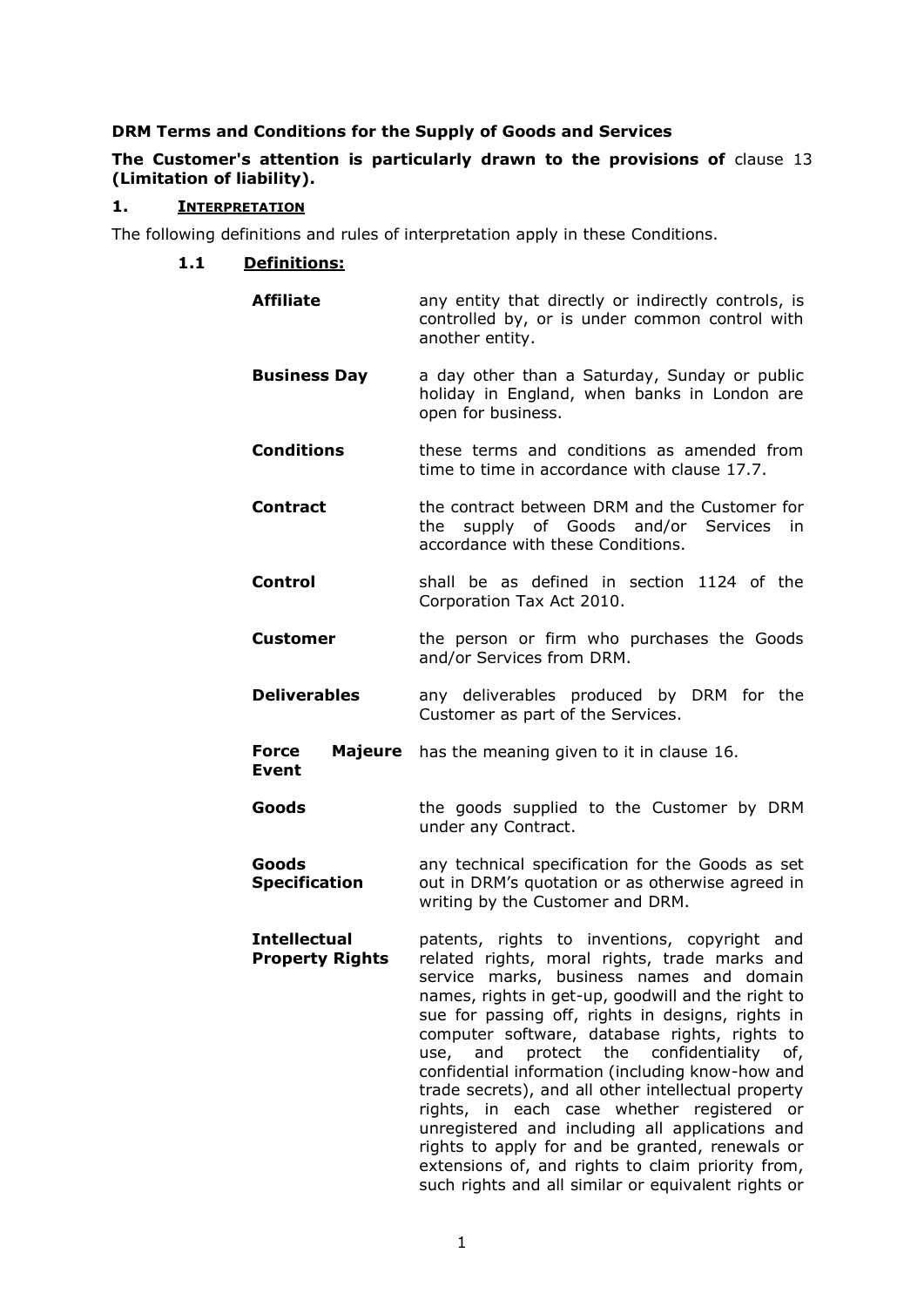forms of protection which subsist or will subsist now or in the future in any part of the world.

- **Order** the Customer's order for the supply of Goods and/or Services, as set out in the Customer's purchase order form, or the Customer's written acceptance of DRM's quotation, as the case may be.
- **Services** the services, including the Deliverables, supplied by DRM to the Customer as set out in the Service Specification.
- **Service Specification** the description or specification for the Services provided in writing by DRM to the Customer, as may be set out in a quotation.
- **DRM** DRM Technic Ltd registered in England and Wales with company number 06814736 whose registered office is at 15c Raleigh Hall Industrial Estate, Eccleshall, Stafford, United Kingdom, ST21 6JL.
- **DRM Materials** all materials, equipment, documents and other property of DRM.
- **Warranty Period** has the meaning given in clause [5.1.](#page-3-0)

#### Interpretation:

A **person** includes a natural person, corporate or unincorporated body (whether or not having separate legal personality).

A reference to a party includes its personal representatives, successors and permitted assigns.

A reference to legislation or a legislative provision is a reference to it as amended or re-enacted. A reference to legislation or a legislative provision includes all subordinate legislation made under that legislation or legislative provision.

Any words following the terms **including**, **include**, **in particular**, **for example** or any similar expression shall be interpreted as illustrative and shall not limit the sense of the words preceding those terms.

A reference to **writing** or **written** excludes fax but not email.

#### **2. BASIS OF CONTRACT**

- 2.1 The Order constitutes an offer by the Customer to purchase Goods or Services or Goods and Services in accordance with these Conditions.
- 2.2 The Order shall only be deemed to be accepted when DRM issues written acceptance of the Order at which point and on which date the Contract shall come into existence.
- 2.3 Any samples, drawings, descriptive matter or advertising issued by DRM and any descriptions of the Goods or illustrations or descriptions of the Services contained in DRM's marketing materials are issued or published for the sole purpose of giving an approximate idea of the Services and/or Goods described in them. They shall not form part of the Contract nor have any contractual force.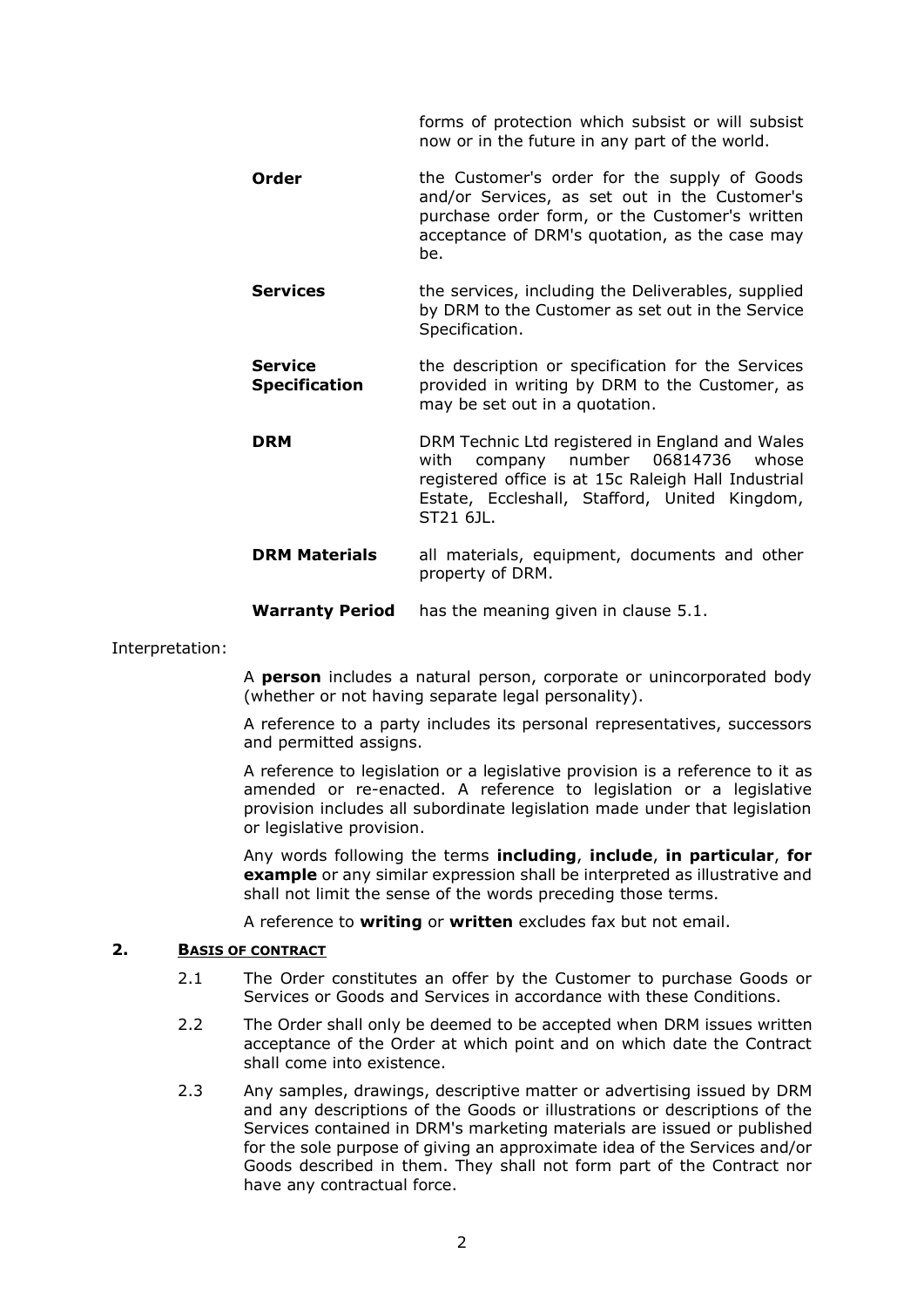- 2.4 These Conditions apply to the Contract to the exclusion of any other terms that the Customer seeks to impose or incorporate, or which are implied by law, trade custom, practice or course of dealing.
- 2.5 Any quotation given by DRM shall not constitute an offer, and is only valid for a period of 20 Business Days from its date of issue.
- 2.6 All of these Conditions shall apply to the supply of both Goods and Services except where application to one or the other is specified.
- 2.7 The Customer waives any right it might otherwise have to rely on any term endorsed upon, delivered with or contained in any documents of the Customer that is inconsistent with these Conditions.

# **3. GOODS**

- 3.1 The Goods are described in the applicable Goods Specification.
- 3.2 DRM reserves the right to amend the Goods Specification if required by any applicable statutory or regulatory requirement, and DRM shall notify the Customer in any such event.

## **4. DELIVERY OF GOODS**

- 4.1 Unless otherwise set out in DRM's quotation or otherwise agreed in writing, delivery shall be made in accordance with EXW (Incoterms 2020) within the agreed lead times.
- 4.2 Delivery of the Goods shall be completed on the completion of unloading of the Goods at DRM's premises, or such other location as may be agreed with the Customer before delivery.
- 4.3 Any dates and lead times quoted for delivery of the Goods are approximate only, and the time of delivery is not of the essence. DRM shall not be liable for any delay in delivery of the Goods that is caused by a Force Majeure Event or the Customer's failure to provide DRM with adequate delivery instructions or any other instructions that are relevant to the supply of the Goods.
- 4.4 If DRM fails to deliver the Goods, its liability shall be limited to the costs and expenses incurred by the Customer in obtaining replacement goods of similar description and quality in the cheapest market available, less the price of the Goods. DRM shall have no liability for any failure to deliver the Goods to the extent that such failure is caused by a Force Majeure Event or the Customer's failure to provide DRM with adequate delivery instructions or any other instructions that are relevant to the supply of the Goods.
- 4.5 If the Customer fails to take or accept delivery of the Goods (as the case may be) within three Business Days of DRM notifying the Customer that the Goods are ready, then except where such failure or delay is caused by a Force Majeure Event or by DRM's failure to comply with its obligations under the Contract in respect of the Goods:
	- 4.5.1 delivery of the Goods shall be deemed to have been completed at 9.00 am on the third Business Day following the day on which DRM notified the Customer that the Goods were ready; and
	- 4.5.2 DRM shall store the Goods until actual delivery takes place, and charge the Customer for all related costs and expenses (including insurance).
- 4.6 If fifteen Business Days after the day on which DRM notified the Customer that the Goods were ready for delivery the Customer has not taken or accepted (as the case may be) actual delivery of them, DRM may resell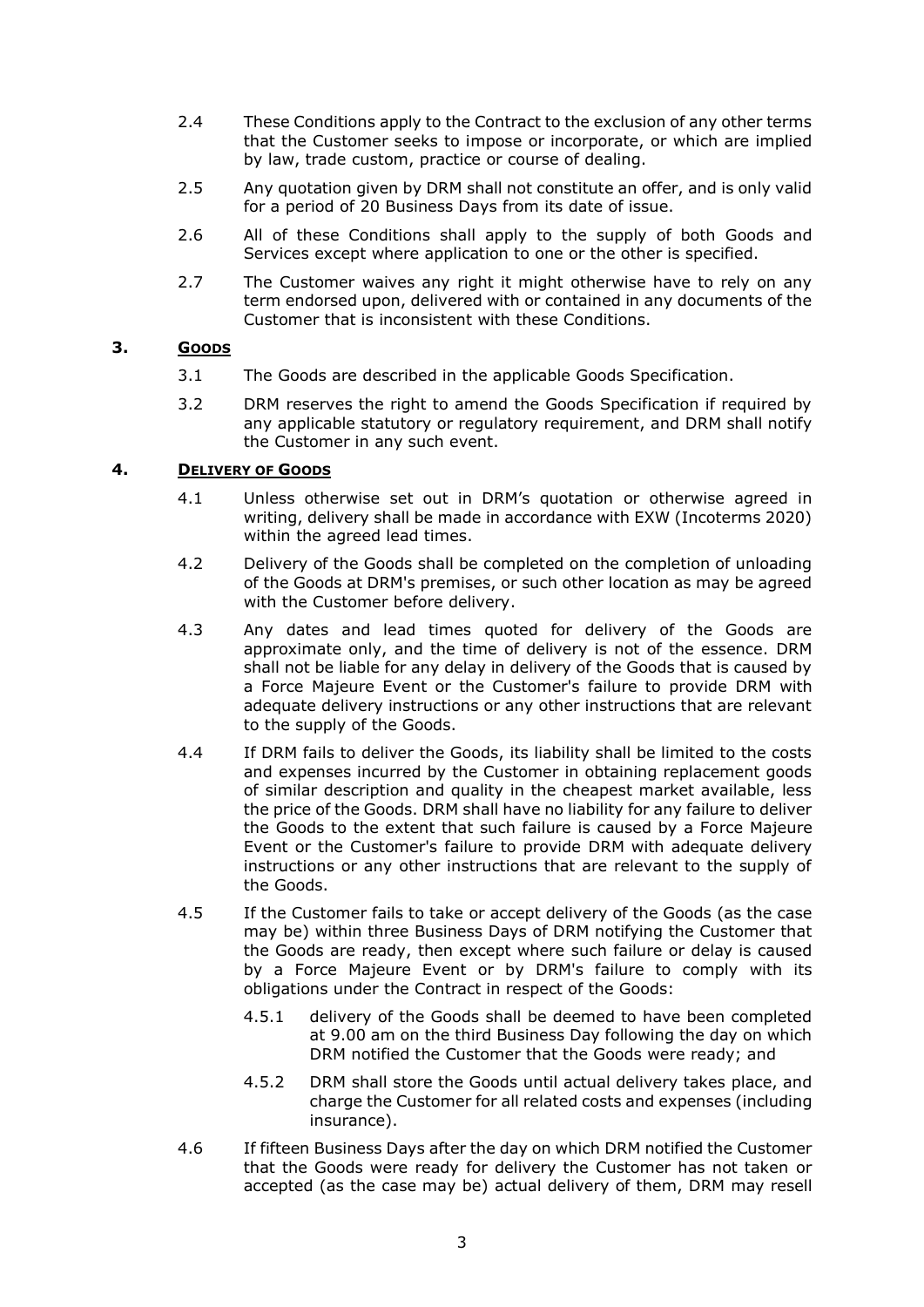or otherwise dispose of part or all of the Goods and charge the Customer reasonable storage and selling costs.

4.7 DRM may deliver the Goods by instalments, which shall be invoiced and paid for separately. Each instalment shall constitute a separate contract. Any delay in delivery or defect in an instalment shall not entitle the Customer to cancel any other instalment.

#### <span id="page-3-3"></span><span id="page-3-0"></span>**5. QUALITY OF GOODS**

- 5.1 DRM warrants that on delivery, and for a period of 12 months from the date of delivery (**Warranty Period**), the Goods shall:
	- 5.1.1 conform in all material respects with the Goods Specification;
	- 5.1.2 be free from material defects in design, material and workmanship; and
	- 5.1.3 be of satisfactory quality (within the meaning of the Sale of Goods Act 1979).
- <span id="page-3-2"></span>5.2 Subject to clause [5.3,](#page-3-1) if:
	- 5.2.1 the Customer gives notice in writing to DRM during the Warranty Period within a reasonable time of discovery that some or all of the Goods do not comply with the warranty set out in clause [5.1;](#page-3-0)
	- 5.2.2 DRM is given a reasonable opportunity of examining such Goods; and
	- 5.2.3 the Customer (if asked to do so by DRM) returns such Goods to DRM's place of business at the DRM's cost,

DRM shall, at its option, repair or replace the defective Goods, or refund the price of the defective Goods in full.

- <span id="page-3-1"></span>5.3 DRM shall not be liable for the Goods' failure to comply with the warranty set out in clause [5.1](#page-3-0) if:
	- 5.3.1 the Customer makes any further use of such Goods after giving a notice in accordance with clause [5.2;](#page-3-2)
	- 5.3.2 the defect arises because the Customer failed to follow DRM's oral or written instructions as to the storage, installation, commissioning, use or maintenance of the Goods or (if there are none) good trade practice regarding the same;
	- 5.3.3 the defect arises as a result of DRM following any drawing, design or specification supplied by the Customer;
	- 5.3.4 the Customer alters or repairs such Goods without the written consent of DRM;
	- 5.3.5 the defect arises as a result of fair wear and tear, wilful damage, negligence, or abnormal working conditions; or
	- 5.3.6 the Goods differ from the Goods Specification as a result of changes made to ensure they comply with applicable statutory or regulatory requirements.
- 5.4 Except as provided in this clause [5,](#page-3-3) DRM shall have no liability to the Customer in respect of the Goods' failure to comply with the warranty set out in clause [5.1.](#page-3-0)
- 5.5 Subject to clause 5.6, DRM will use reasonable endeavours to ensure that the Goods supplied will be suitable for their intended application as confirmed by the Customer, subject to any required ongoing maintenance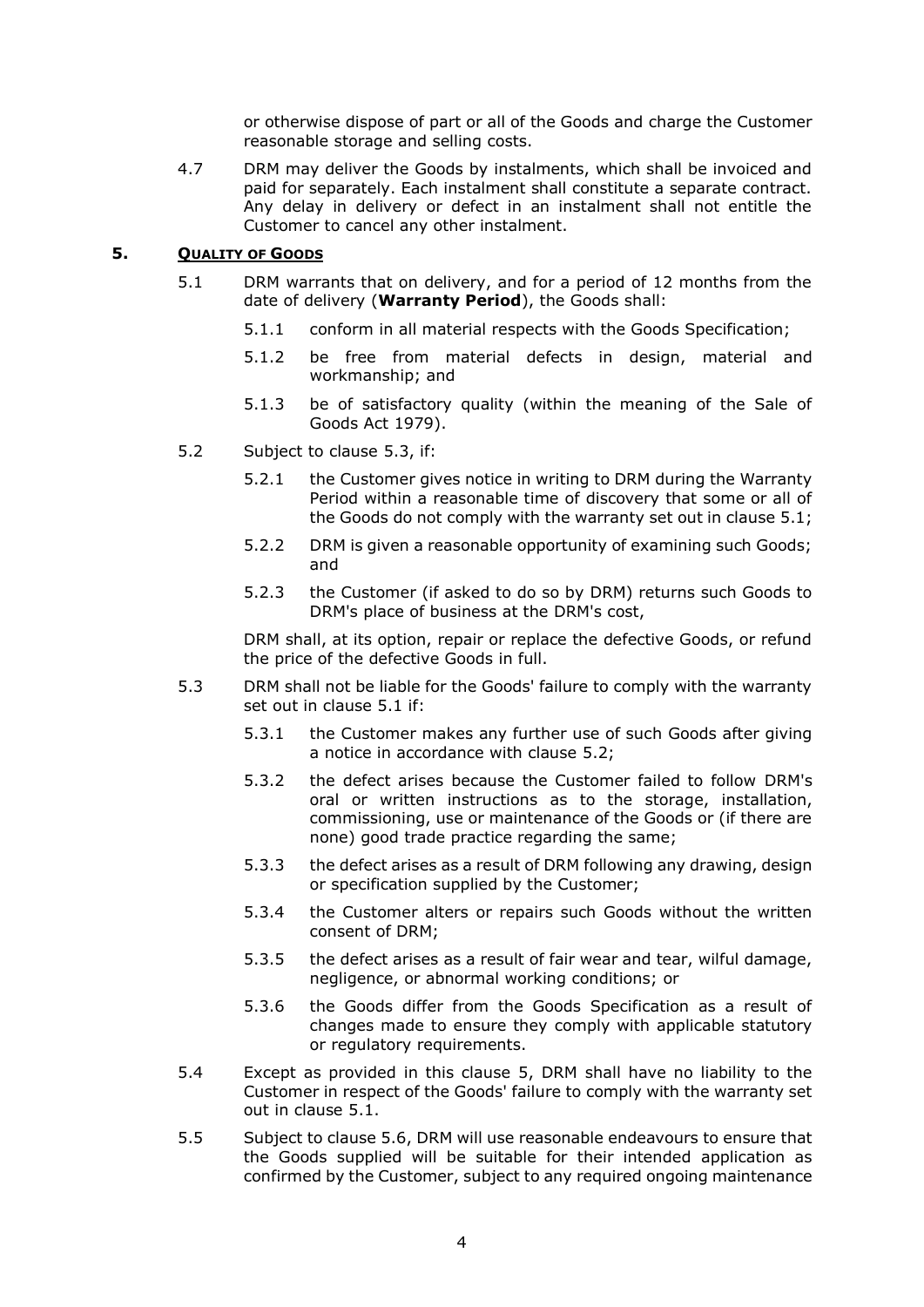(including servicing of consumable items) to maintain suitability, which shall be the responsibility of the Customer.

- 5.6 It is the Customer's responsibility to:
	- 5.6.1 confirm that the Goods listed in DRM's quotation and their Specification fully meet the Customers' requirements;
	- 5.6.2 ensure that the Goods and their Specification are fit for any purpose, suitable for their intended application and otherwise meet the Customer's requirement and in compliance with the Customer's legal obligations under any relevant law and with any Health and Safety requirements applicable to the Customer; and
	- 5.6.3 supply DRM with such information relating to the Goods application and any relevant requirements as is necessary for the manufacture or supply of the Goods by DRM and ensure that such information is complete and accurate.
- 5.7 If the Customer orders the Goods and it is subsequently determined that the Goods are not suitable for the Customer's specific purpose or requirement, DRM may charge the Customer a handling and/or restocking charge in relation to any returned Goods. In the event that the Goods have been manufactured for the Customer, the Customer accepts that it may not be possible to return the Goods and the full invoice value will be payable.
- 5.8 These Conditions shall apply to any repaired or replacement Goods supplied by DRM.

### **6. TITLE AND RISK**

- 6.1 The risk in the Goods shall pass to the Customer in accordance with the agreed Incoterm or if none agreed, on completion of delivery.
- 6.2 Title to the Goods shall not pass to the Customer until the earlier of:
	- 6.2.1 DRM receives payment in full (in cash or cleared funds) for the Goods, in which case title to the Goods shall pass at the time of payment; and
	- 6.2.2 the Customer resells the Goods, in which case title to the Goods shall pass to the Customer at the time specified in clause [6.4.](#page-5-0)
- 6.3 Until title to the Goods has passed to the Customer, the Customer shall:
	- 6.3.1 store the Goods separately from all other goods held by the Customer so that they remain readily identifiable as DRM's property;
	- 6.3.2 not remove, deface or obscure any identifying mark or packaging on or relating to the Goods;
	- 6.3.3 maintain the Goods in satisfactory condition and keep them insured against all risks for their full price on DRM's behalf from the date of delivery;
	- 6.3.4 notify DRM immediately if it becomes subject to any of the events listed in clause [14.1.2](#page-9-0) to clause [14.1.4;](#page-9-1) and
	- 6.3.5 give DRM such information as DRM may reasonably require from time to time relating to:
		- 6.3.5.1 the Goods; and
		- 6.3.5.2 the ongoing financial position of the Customer.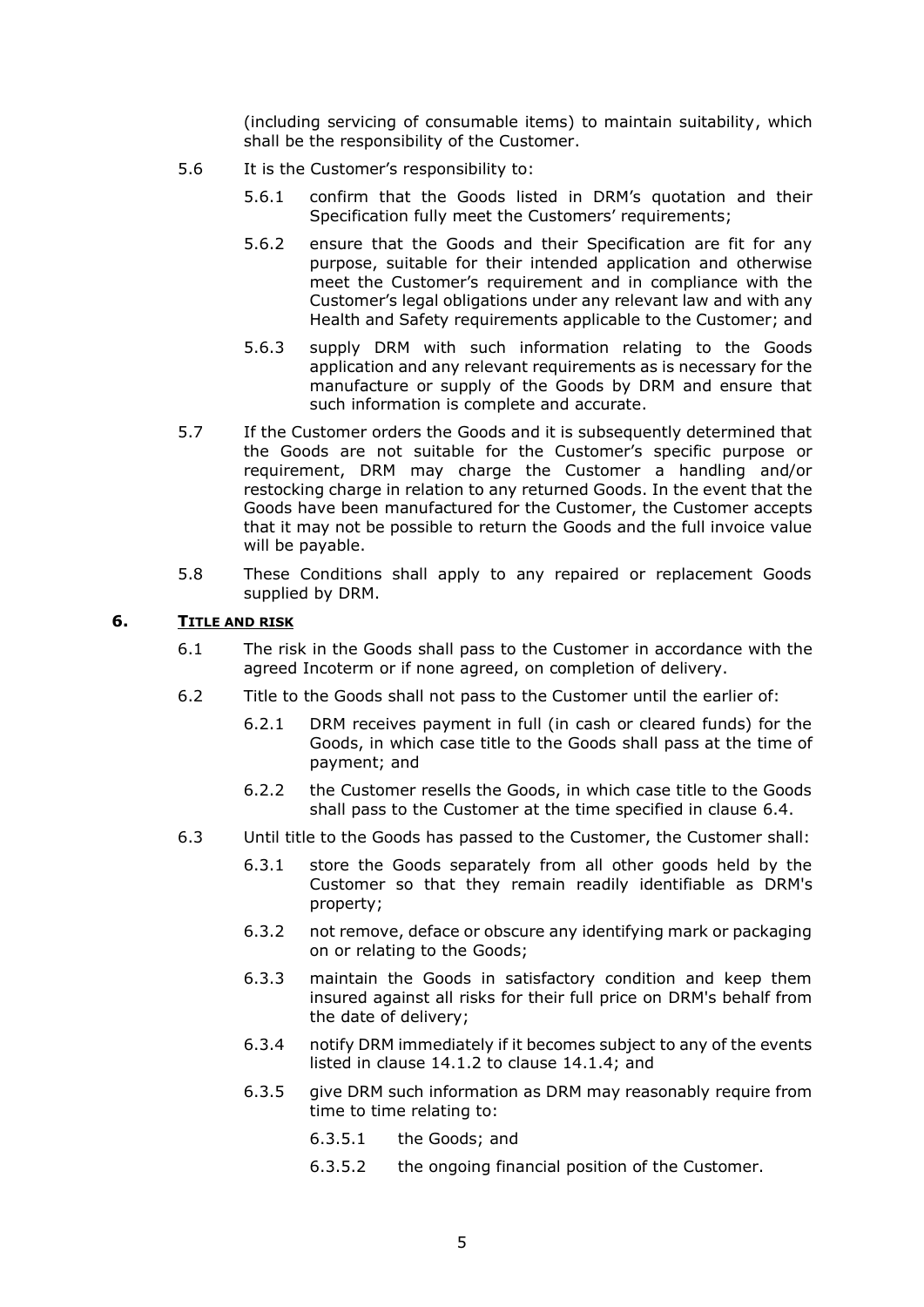- <span id="page-5-0"></span>6.4 Subject to clause [6.5,](#page-5-1) the Customer may resell or use the Goods in the ordinary course of its business (but not otherwise) before DRM receives payment for the Goods. However, if the Customer resells the Goods before that time:
	- 6.4.1 it does so as principal and not as DRM's agent; and
	- 6.4.2 title to the Goods shall pass from DRM to the Customer immediately before the time at which resale by the Customer occurs.
- <span id="page-5-1"></span>6.5 At any time before title to the Goods passes to the Customer, DRM may:
	- 6.5.1 by notice in writing, terminate the Customer's right under clause [6.4](#page-5-0) to resell the Goods or use them in the ordinary course of its business; and
	- 6.5.2 require the Customer to deliver up all Goods in its possession that have not been resold, or irrevocably incorporated into another product and if the Customer fails to do so promptly, enter any premises of the Customer or of any third party where the Goods are stored in order to recover them.

## **7. SUPPLY OF SERVICES**

- 7.1 DRM shall supply the Services to the Customer in accordance with the Service Specification in all material respects.
- 7.2 DRM shall use all reasonable endeavours to meet any performance dates for the Services, but any such dates shall be estimates only and time shall not be of the essence for the performance of the Services.
- 7.3 DRM reserves the right to amend the Service Specification if necessary to comply with any applicable law or regulatory requirement, or if the amendment will not materially affect the nature or quality of the Services, and DRM shall notify the Customer in any such event.
- 7.4 DRM warrants to the Customer that the Services will be provided using reasonable care and skill.

### **8. CUSTOMER'S OBLIGATIONS**

- 8.1 The Customer shall:
	- 8.1.1 ensure that the terms of the Order and any information it provides in the Service Specification and the Goods Specification are complete and accurate;
	- 8.1.2 co-operate with DRM in all matters relating to the Services;
	- 8.1.3 provide DRM, its employees, agents, consultants and subcontractors, with access to the Customer's premises, office accommodation and other facilities as reasonably required by DRM to provide the Services;
	- 8.1.4 provide DRM with such information and materials as DRM may reasonably require in order to supply the Services, and ensure that such information is complete and accurate in all material respects;
	- 8.1.5 prepare the Customer's premises for the supply of the Services;
	- 8.1.6 obtain and maintain all necessary licences, permissions and consents which may be required for the Services before the date on which the Services are to start;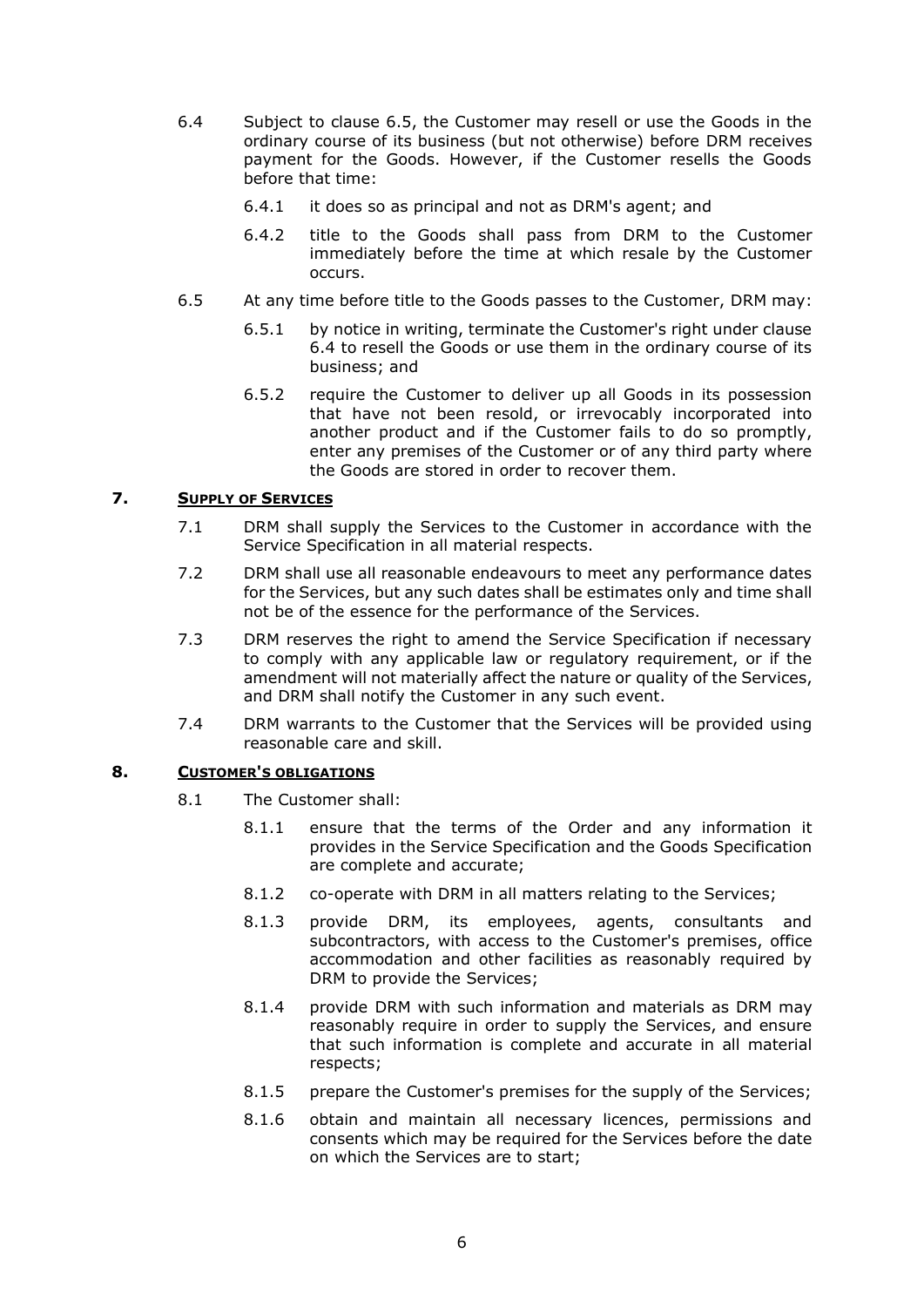- 8.1.7 comply with all applicable laws, including health and safety laws; and
- 8.1.8 comply with any additional obligations as set out in the Service Specification and the Goods Specification.
- <span id="page-6-0"></span>8.2 If DRM's performance of any of its obligations under the Contract is prevented or delayed by any act or omission by the Customer or failure by the Customer to perform any relevant obligation (**Customer Default**):
	- 8.2.1 without limiting or affecting any other right or remedy available to it, DRM shall have the right to suspend performance of the Services until the Customer remedies the Customer Default, and to rely on the Customer Default to relieve it from the performance of any of its obligations in each case to the extent the Customer Default prevents or delays DRM's performance of any of its obligations;
	- 8.2.2 DRM shall not be liable for any costs or losses sustained or incurred by the Customer arising directly or indirectly from DRM's failure or delay to perform any of its obligations as set out in this clause [8.2;](#page-6-0) and
	- 8.2.3 the Customer shall reimburse DRM on written demand for any costs or losses sustained or incurred by DRM arising directly or indirectly from the Customer Default.

#### **9. CHARGES AND PAYMENT**

- 9.1 The price for Goods:
	- 9.1.1 shall be the price set out in DRM's quotation or, if no price is quoted, the price set out in DRM's price list as at the date of the order; and
	- 9.1.2 unless otherwise set out in DRM's quotation, shall be exclusive of all costs and charges of packaging, insurance, transport of the Goods, installation commissioning and operator training, which shall be invoiced to the Customer.
- 9.2 Unless otherwise set out in DRM's quotation, the charges for Services shall be calculated on a time and materials basis as shall be calculated in accordance with DRM's daily fee rates from time to time.
- 9.3 DRM reserves the right to:
	- 9.3.1 increase the price of the Goods, by giving notice to the Customer at any time before delivery, to reflect any increase in the cost of the Goods to DRM that is due to:
		- 9.3.1.1 any request by the Customer to change the delivery date(s), quantities or types of Goods ordered, or the Goods Specification; or
		- 9.3.1.2 any delay caused by any instructions of the Customer in respect of the Goods or failure of the Customer to give DRM adequate or accurate information or instructions in respect of the Goods.
- 9.4 In respect of Goods, DRM may invoice the Customer before, on or after delivery, and unless otherwise agreed in writing, DRM will invoice the Customer as follows: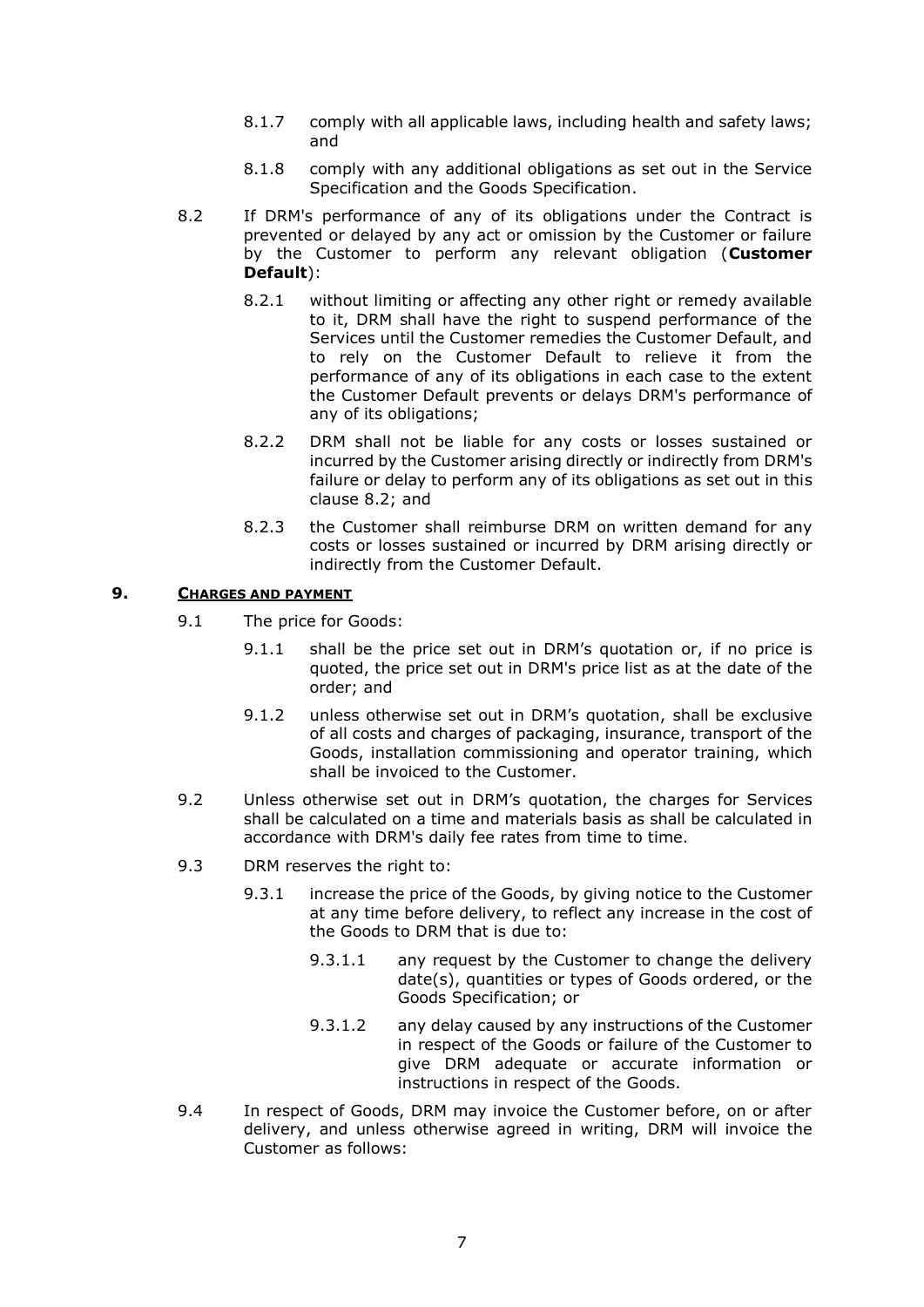- 9.4.1 40% of the price for Goods on acceptance of the Customer's Order by DRM;
- 9.4.2 50% of the price for Goods in advance of delivery of the Goods; and
- 9.4.3 10% of the price for Goods on delivery.
- 9.5 In respect of Services, DRM shall invoice the Customer on completion of the Services or as otherwise agreed in writing.
- 9.6 The Customer shall pay each invoice submitted by DRM:
	- 9.6.1 within 30 days of the date of the invoice or in accordance with any credit terms agreed by DRM and confirmed in writing to the Customer; and
	- 9.6.2 in full and in cleared funds to a bank account nominated in writing by DRM, and

time for payment shall be of the essence of the Contract.

- 9.7 All amounts payable by the Customer under the Contract are exclusive of amounts in respect of value added tax chargeable from time to time (**VAT**) and any other applicable taxes or duties.
- <span id="page-7-0"></span>9.8 If the Customer fails to make a payment due to DRM under the Contract by the due date, then, without limiting DRM's remedies under clause [14,](#page-9-2) the Customer shall pay interest on the overdue sum from the due date until payment of the overdue sum, whether before or after judgment. Interest under this clause [9.8](#page-7-0) will accrue each day at 4% a year above the Bank of England's base rate from time to time, but at 4% a year for any period when that base rate is below 0%.
- 9.9 All amounts due under the Contract shall be paid in full without any setoff, counterclaim, deduction or withholding (other than any deduction or withholding of tax as required by law).

### <span id="page-7-1"></span>**10. INTELLECTUAL PROPERTY**

- 10.1 All Intellectual Property Rights in or arising out of or in connection with the supply of Goods or the Services (other than Intellectual Property Rights in any materials provided by the Customer), including without limitation any Intellectual Property Rights in any software supplied by DRM, shall be owned by the Supplier or its licensors.
- 10.2 If DRM supplies any third party software to the Customer under the standard licence terms provided by the relevant third parties, the Customer agrees to be bound to the relevant third parties by such licence terms and to ensure that its Affiliates are bound under similar obligations owed to the relevant third parties.

#### **11. DATA PROTECTION**

11.1 To the extent that personal data is processes in connection with the Services, the parties shall comply with all applicable privacy and data protection laws and regulations.

# **12. CONFIDENTIALITY**

12.1 Each party undertakes that it shall not at any time during the Contract, and for a period of two years after termination or expiry of the Contract, disclose to any person any confidential information concerning the business, assets, affairs, customers, clients or suppliers of the other party, except as permitted by clause [12.2.](#page-8-1)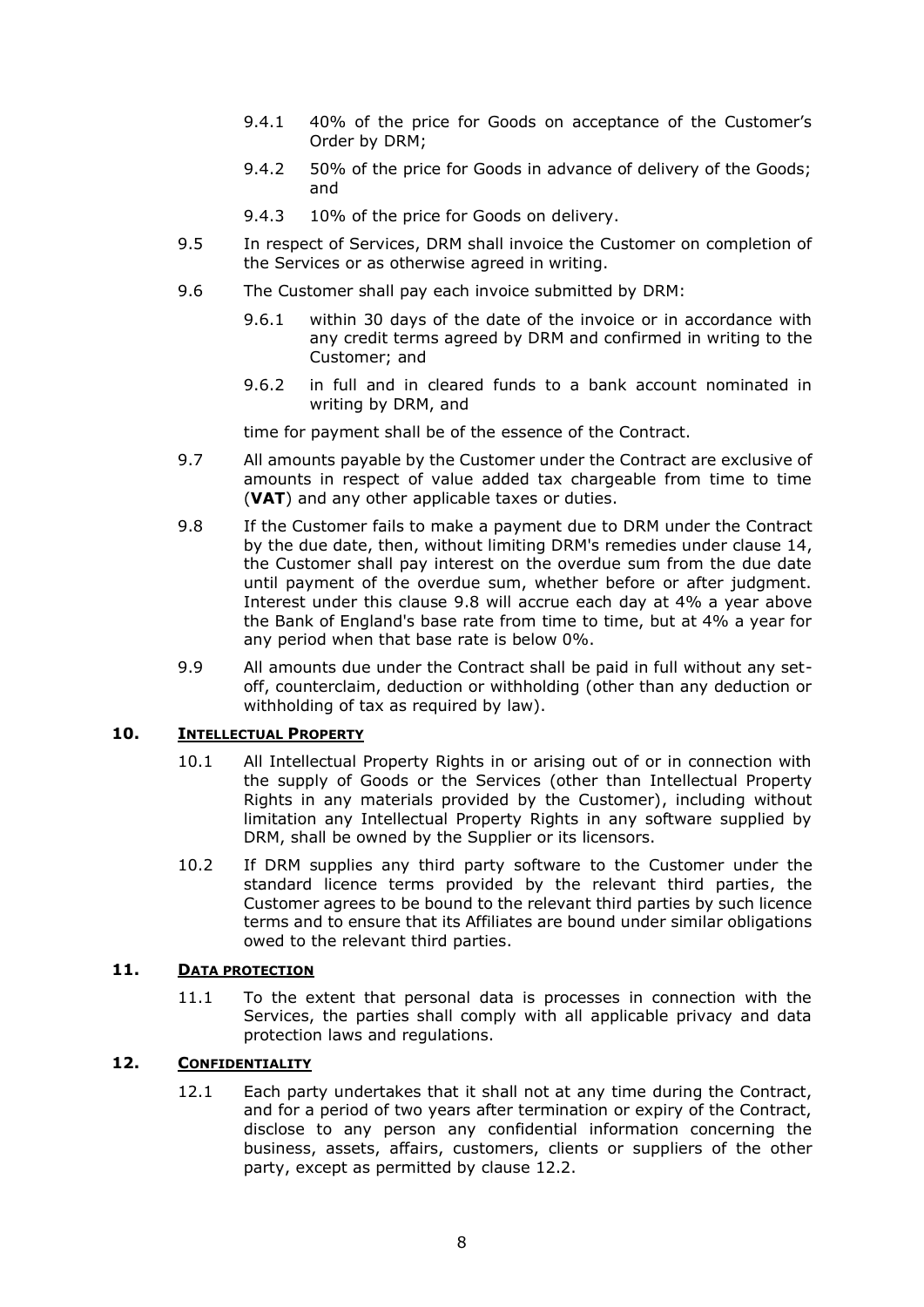- <span id="page-8-1"></span>12.2 Each party may disclose the other party's confidential information:
	- 12.2.1 to its employees, officers, representatives, contractors or subcontracts or advisers who need to know such information for the purposes of exercising the party's rights or carrying out its obligations under or in connection with the Contract. Each party shall ensure that its employees, officers, representatives or advisers to whom it discloses the other party's confidential information comply with this clause [10;](#page-7-1) and
	- 12.2.2 as may be required by law, a court of competent jurisdiction or any governmental or regulatory authority.
- 12.3 No party shall use any other party's confidential information for any purpose other than to exercise its rights and perform its obligations under or in connection with the Contract.

### <span id="page-8-0"></span>**13. LIMITATION OF LIABILITY: THE CUSTOMER'S ATTENTION IS PARTICULARLY DRAWN TO THIS CLAUSE.**

- 13.1 The restrictions on liability in this clause [13](#page-8-0) apply to every liability arising under or in connection with the Contract including liability in contract, tort (including negligence), misrepresentation, restitution or otherwise.
- <span id="page-8-2"></span>13.2 Nothing in the Contract limits any liability which cannot legally be limited, including liability for:
	- 13.2.1 death or personal injury caused by negligence;
	- 13.2.2 fraud or fraudulent misrepresentation;
	- 13.2.3 breach of the terms implied by section 12 of the Sale of Goods Act 1979 or section 2 of the Supply of Goods and Services Act 1982 (title and quiet possession); and
	- 13.2.4 defective products under the Consumer Protection Act 1987.
- 13.3 Subject to clause [13.2:](#page-8-2)
	- 13.3.1 DRM's liability to the Customer for loss of or damage to the physical property of the Customer caused by DRM's negligence shall not exceed £10,000 in respect of any event or series of connected events. Neither damage nor loss or corruption of data shall constitute loss of or damage to physical property;
	- 13.3.2 DRM's total aggregate liability to the Customer in connection with the supply of Goods under any Contract shall not exceed 125% of the total amount paid or payable by the Customer in respect of the Goods supplied under the relevant Contract in respect of which the liability arose; and
	- 13.3.3 DRM's total aggregate liability to the Customer in connection with the supply of Services under any Contract shall in no event exceed 125% of the total amount paid or payable by the Customer in respect of Services under the relevant Contract in respect of which the liability arose, and in respect of Services continuing beyond one year shall, in no event, exceed in any year 125% of the total amount paid or payable by the Customer in respect of Services in that year.
- 13.4 Subject to clause [13.2,](#page-8-2) DRM shall not be liable to the Customer for:
	- 13.4.1 loss of profits;
	- 13.4.2 loss of sales or business;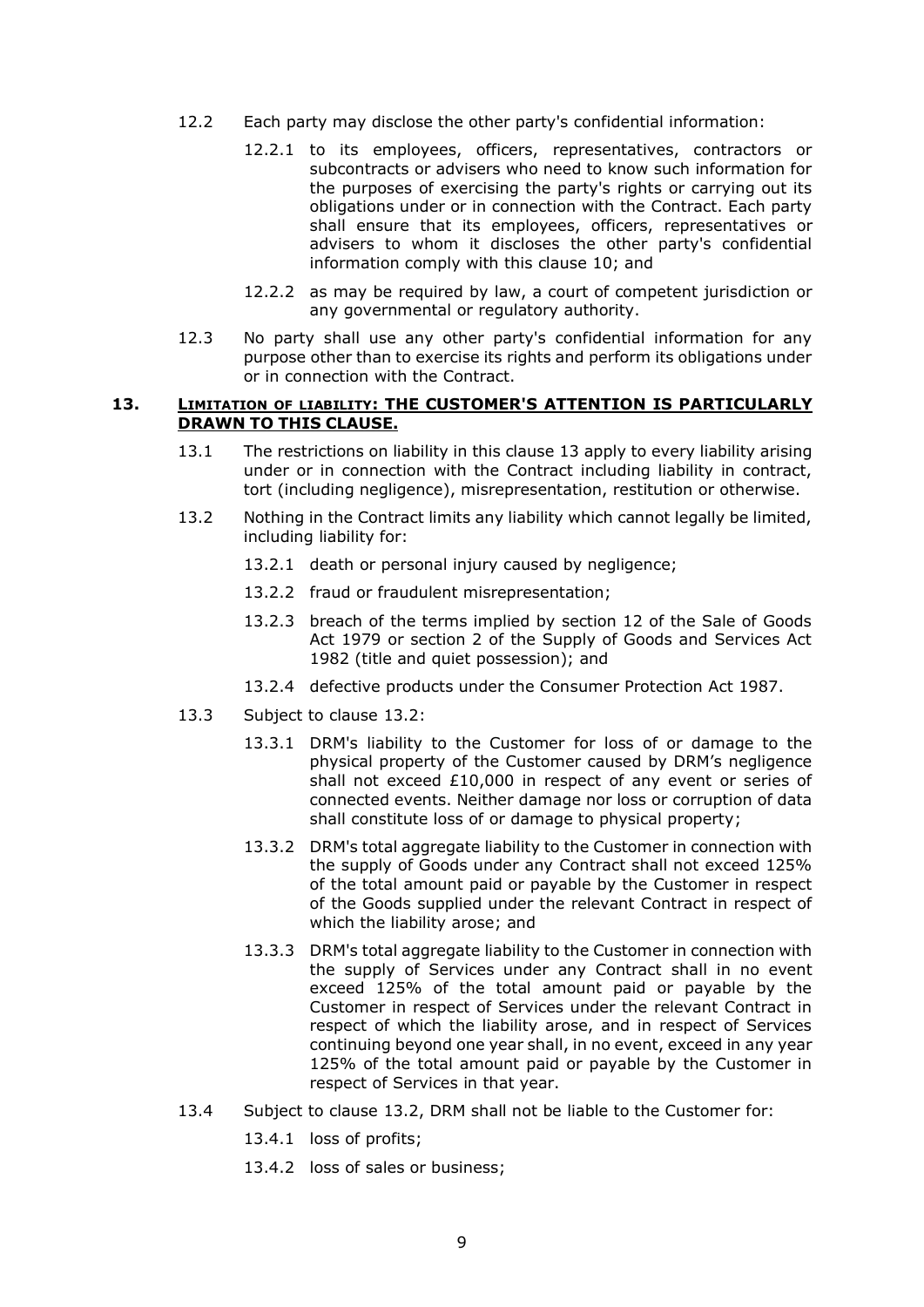- 13.4.3 loss of agreements or contracts;
- 13.4.4 loss of anticipated savings;
- 13.4.5 loss of use or corruption of software, data or information;
- 13.4.6 loss of or damage to goodwill; and
- 13.4.7 indirect or consequential loss.
- 13.5 DRM has given commitments as to compliance of the Goods and Services with relevant specifications in clause 5 and clause 7. In view of these commitments, the terms implied by sections 13 to 15 of the Sale of Goods Act 1979 and sections 3, 4 and 5 of the Supply of Goods and Services Act 1982 are, to the fullest extent permitted by law, excluded from the Contract.
- 13.6 Unless the Customer notifies DRM that it intends to make a claim in respect of an event within the notice period, DRM shall have no liability for that event. The notice period for an event shall start on the day on which the Customer became, or ought reasonably to have become, aware of the event having occurred (as opposed to it becoming aware of its having grounds to make a claim in respect of it) and shall expire three years from that date. The notice must be in writing and must identify the event and the grounds for the claim in reasonable detail.
- 13.7 This clause 13 shall survive termination of the Contract.

# <span id="page-9-2"></span>**14. TERMINATION**

- <span id="page-9-0"></span>14.1 Without affecting any other right or remedy available to it, either party may terminate the Contract with immediate effect by giving written notice to the other party if:
	- 14.1.1 the other party commits a material breach of its obligations under the Contract and (if such breach is remediable) fails to remedy that breach within 60 days after receipt of notice in writing to do so;
	- 14.1.2 the other party takes any step or action in connection with its entering administration, provisional liquidation or any composition or arrangement with its creditors (other than in relation to a solvent restructuring), obtaining a moratorium, being wound up (whether voluntarily or by order of the court, unless for the purpose of a solvent restructuring), having a receiver appointed to any of its assets or ceasing to carry on business or, if the step or action is taken in another jurisdiction, in connection with any analogous procedure in the relevant jurisdiction;
	- 14.1.3 the other party suspends, or threatens to suspend, or ceases or threatens to cease to carry on all or a substantial part of its business; or
	- 14.1.4 the other party's financial position deteriorates so far as to reasonably justify the opinion that its ability to give effect to the terms of the Contract is in jeopardy.
- <span id="page-9-1"></span>14.2 Without affecting any other right or remedy available to it, DRM may suspend the supply of Services or all further deliveries of Goods under the Contract or any other contract between the Customer and DRM if the Customer fails to pay any amount due under the Contract on the due date for payment, the Customer becomes subject to any of the events listed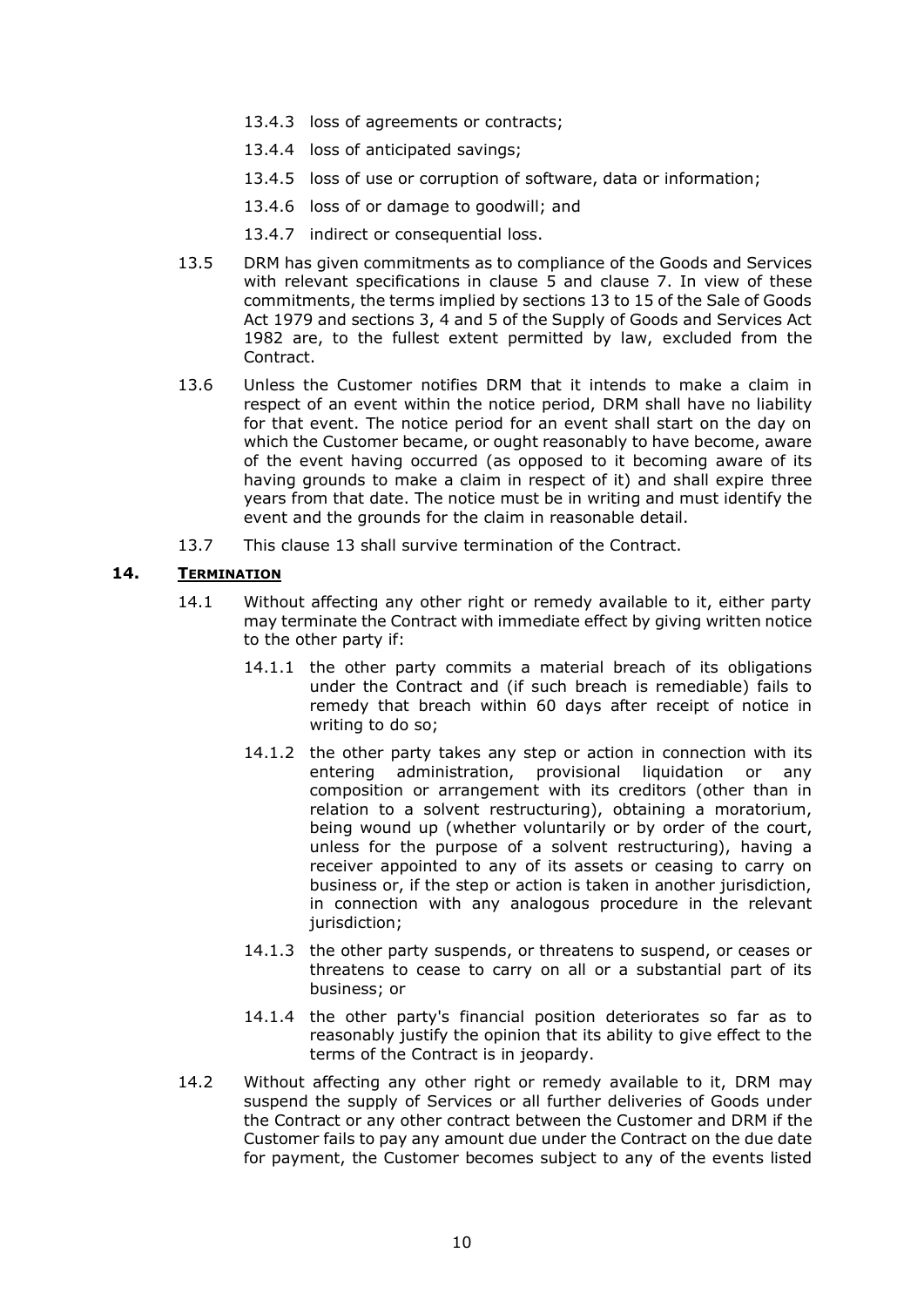in clause 14.1.2 to clause 14.1.4, or DRM reasonably believes that the Customer is about to become subject to any of them.

### **15. CONSEQUENCES OF TERMINATION**

- 15.1 On termination of the Contract:
	- 15.1.1 the Customer shall immediately pay to DRM all of DRM's outstanding unpaid invoices and interest and, in respect of Services and Goods supplied but for which no invoice has been submitted, DRM shall submit an invoice, which shall be payable by the Customer immediately on receipt;
	- 15.1.2 the Customer shall return all of DRM Materials and any Deliverables or Goods which have not been fully paid for.
- 15.2 Termination or expiry of the Contract shall not affect any rights, remedies, obligations and liabilities of the parties that have accrued up to the date of termination or expiry, including the right to claim damages in respect of any breach of the Contract which existed at or before the date of termination or expiry.
- 15.3 Any provision of the Contract that expressly or by implication is intended to have effect after termination or expiry shall continue in full force and effect.

#### <span id="page-10-0"></span>**16. FORCE MAJEURE**

- 16.1 Neither party shall be in breach of the Contract or otherwise liable for any failure or delay in the performance of its obligations if such delay or failure results from events, circumstances or causes beyond its reasonable control (a **Force Majeure Event**). The time for performance of such obligations shall be extended accordingly. If the period of delay or nonperformance continues for three months, the party not affected may terminate the Contract by giving 20 days' written notice to the affected party.
- 16.2 If due a Force Majeure Event DRM has insufficient stocks to meet all its commitments, DRM may apportion available stocks between its customers at its sole discretion.

### **17. GENERAL**

#### 17.1 **Assignment and other dealings**

- 17.1.1 DRM may at any time assign, mortgage, charge, subcontract, delegate, declare a trust over or deal in any other manner with any or all of its rights and obligations under the Contract.
- 17.1.2 The Customer shall not assign, transfer, mortgage, charge, subcontract, delegate, declare a trust over or deal in any other manner with any of its rights and obligations under the Contract without the prior written consent of DRM.
- 17.2 **Severance.** If any provision or part-provision of the Contract is or becomes invalid, illegal or unenforceable, it shall be deemed deleted, but that shall not affect the validity and enforceability of the rest of the Contract. If any provision or part provision of the Contract is deemed deleted under this clause 17.2 the parties shall negotiate in good faith to agree a replacement provision that, to the greatest extent possible, achieves the commercial result of the original provision.
- 17.3 **Waiver.**